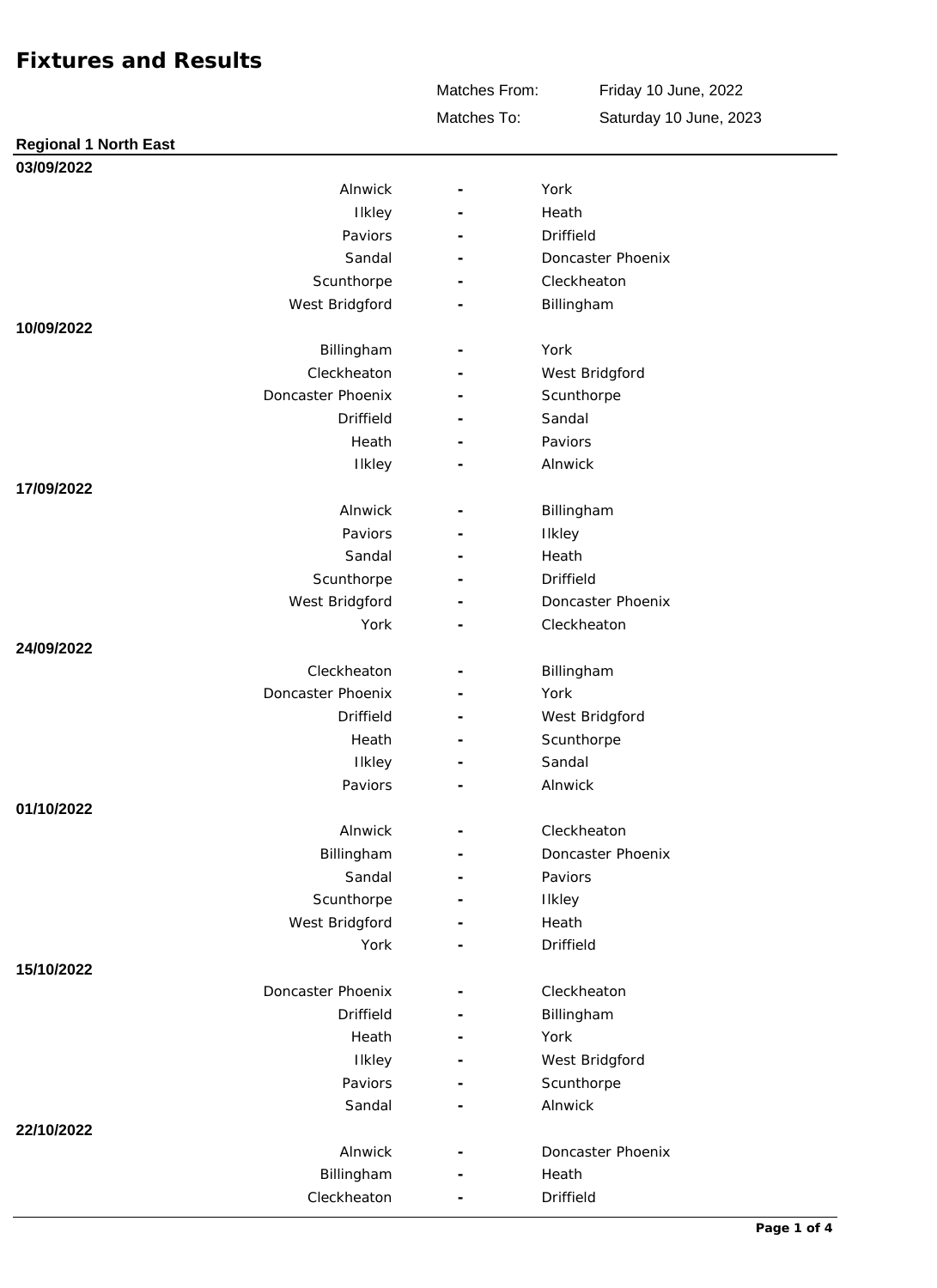|                           | Matches From:            | Friday 10 June, 2022   |
|---------------------------|--------------------------|------------------------|
|                           | Matches To:              | Saturday 10 June, 2023 |
| Scunthorpe                | ÷,                       | Sandal                 |
| West Bridgford            |                          | Paviors                |
| York                      |                          | Ilkley                 |
| 29/10/2022                |                          |                        |
| Driffield                 |                          | Doncaster Phoenix      |
| Heath                     |                          | Cleckheaton            |
| Ilkley                    |                          | Billingham             |
| Paviors                   | L.                       | York                   |
| Sandal                    |                          | West Bridgford         |
| Scunthorpe                |                          | Alnwick                |
| 05/11/2022                |                          |                        |
| Alnwick                   | $\overline{\phantom{m}}$ | <b>Driffield</b>       |
| Billingham                |                          | Paviors                |
| Cleckheaton               |                          | Ilkley                 |
| Doncaster Phoenix         |                          | Heath                  |
| West Bridgford            |                          | Scunthorpe             |
| York                      |                          | Sandal                 |
| 12/11/2022                |                          |                        |
| Heath                     |                          | Driffield              |
| Ilkley                    |                          | Doncaster Phoenix      |
| Paviors                   |                          | Cleckheaton            |
| Sandal                    |                          | Billingham             |
| Scunthorpe                |                          | York                   |
| West Bridgford            |                          | Alnwick                |
| 26/11/2022                |                          |                        |
| Alnwick                   |                          | Heath                  |
| Billingham<br>Cleckheaton |                          | Scunthorpe<br>Sandal   |
| Doncaster Phoenix         |                          | Paviors                |
| <b>Driffield</b>          |                          | Ilkley                 |
| York                      |                          | West Bridgford         |
| 03/12/2022                |                          |                        |
| Alnwick                   |                          | Ilkley                 |
| Paviors                   |                          | Heath                  |
| Sandal                    |                          | <b>Driffield</b>       |
| Scunthorpe                |                          | Doncaster Phoenix      |
| West Bridgford            |                          | Cleckheaton            |
| York                      |                          | Billingham             |
| 10/12/2022                |                          |                        |
| Billingham                |                          | Alnwick                |
| Cleckheaton               |                          | York                   |
| Doncaster Phoenix         |                          | West Bridgford         |
| <b>Driffield</b>          |                          | Scunthorpe             |
| Heath                     |                          | Sandal                 |
| Ilkley                    |                          | Paviors                |
| 17/12/2022                |                          |                        |
| Alnwick                   |                          | Paviors                |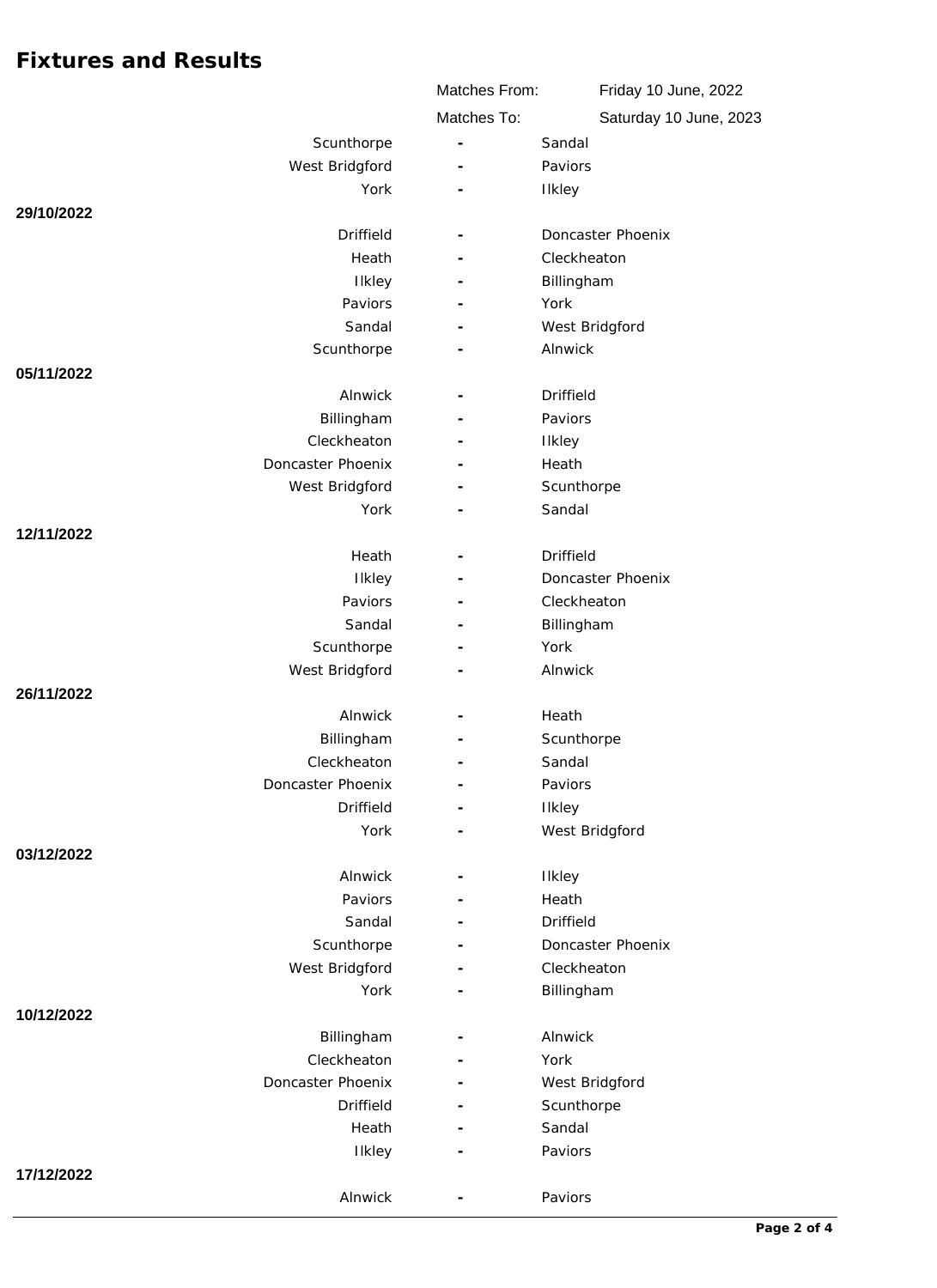|                                  | Matches From:            | Friday 10 June, 2022   |  |
|----------------------------------|--------------------------|------------------------|--|
|                                  | Matches To:              | Saturday 10 June, 2023 |  |
| Billingham                       |                          | Cleckheaton            |  |
| Sandal                           | $\overline{a}$           | Ilkley                 |  |
| Scunthorpe                       |                          | Heath                  |  |
| West Bridgford                   |                          | Driffield              |  |
| York                             |                          | Doncaster Phoenix      |  |
| 07/01/2023                       |                          |                        |  |
| Cleckheaton                      | ÷,                       | Alnwick                |  |
| Doncaster Phoenix                |                          | Billingham             |  |
| <b>Driffield</b>                 |                          | York                   |  |
| Heath                            |                          | West Bridgford         |  |
| Ilkley                           |                          | Scunthorpe             |  |
| Paviors                          |                          | Sandal                 |  |
| 14/01/2023                       |                          |                        |  |
| Alnwick                          |                          | Sandal                 |  |
| Billingham                       |                          | Driffield              |  |
| Cleckheaton                      |                          | Doncaster Phoenix      |  |
| Scunthorpe                       |                          | Paviors                |  |
| West Bridgford                   |                          | Ilkley                 |  |
| York                             |                          | Heath                  |  |
| 21/01/2023                       |                          |                        |  |
| Doncaster Phoenix                |                          | Alnwick                |  |
| Driffield                        |                          | Cleckheaton            |  |
| Heath                            |                          | Billingham             |  |
| Ilkley                           |                          | York                   |  |
| Paviors                          |                          | West Bridgford         |  |
| Sandal                           |                          | Scunthorpe             |  |
| 28/01/2023                       |                          |                        |  |
| Alnwick                          |                          | Scunthorpe             |  |
| Billingham                       | $\overline{\phantom{a}}$ | <b>Ilkley</b>          |  |
| Cleckheaton<br>Doncaster Phoenix | $\overline{\phantom{a}}$ | Heath                  |  |
| West Bridgford                   |                          | Driffield<br>Sandal    |  |
| York                             |                          | Paviors                |  |
| 11/02/2023                       |                          |                        |  |
| Driffield                        |                          | Alnwick                |  |
| Heath                            |                          | Doncaster Phoenix      |  |
| Ilkley                           |                          | Cleckheaton            |  |
| Paviors                          |                          | Billingham             |  |
| Sandal                           |                          | York                   |  |
| Scunthorpe                       |                          | West Bridgford         |  |
| 18/02/2023                       |                          |                        |  |
| Alnwick                          | $\overline{\phantom{a}}$ | West Bridgford         |  |
| Billingham                       |                          | Sandal                 |  |
| Cleckheaton                      |                          | Paviors                |  |
| Doncaster Phoenix                |                          | Ilkley                 |  |
| <b>Driffield</b>                 |                          | Heath                  |  |
| York                             |                          | Scunthorpe             |  |
|                                  |                          |                        |  |